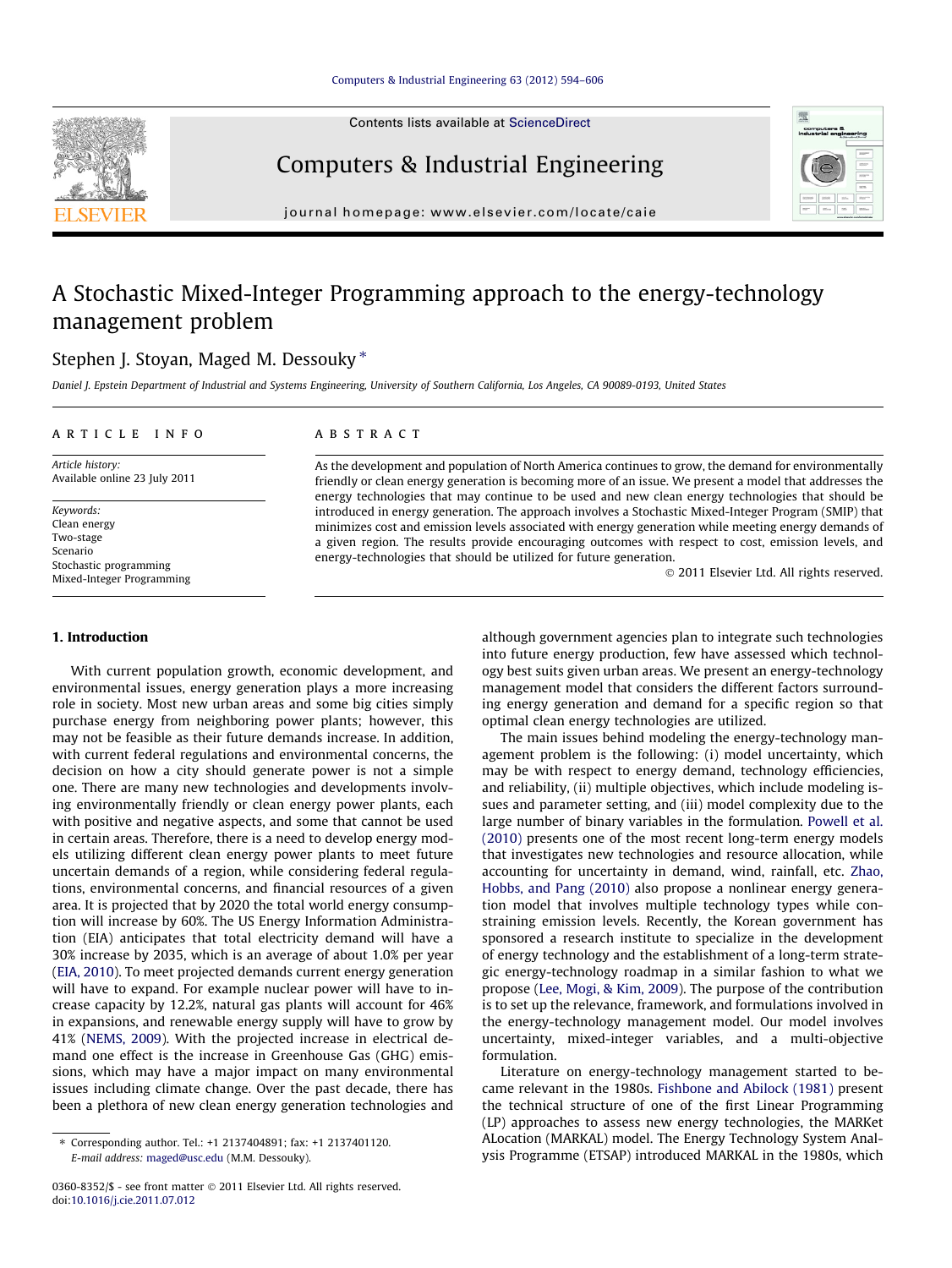is used today to provide specific energy system feedback at a national to regional level ([ETSAP, 2010\)](#page--1-0). Since then there have been families of different MARKAL models produced, where the basic modeling components involve specific types of energy or emission technologies ([De Feber & Gielen, 2000; Gielen, Bos, De Feber, &](#page--1-0) [Gerlagh, 2000; Kanudia & Loulou, 1998; Kypreos & Cadena,](#page--1-0) [1998\)](#page--1-0). In ([Barreto & Kypreos, 2004\)](#page--1-0) provide an analysis of energy technology developments and their effect on energy systems embedded in the MARKAL model. The National Energy Modeling System (NEMS) is another energy-economy modeling system that projects generation and energy demands while integrating technology and new improvements over time [\(NEMS, 2009](#page--1-0)). Finding results or models that consider the manner to which different energy technologies can be incorporated to optimize future energy demands has yet to be efficiently addressed by ETSAP or NEMS. [Lee et al. \(2009\)](#page--1-0) consider this idea and provide a four-stage strategic energy technology model that is aimed at reducing environmental damage to make a region that imports most of its energy resources more self-reliant. [Lagunes-Díaz, Beltrán-Morales, Stoyan,](#page--1-0) [and Ortega-Rubio \(2010\)](#page--1-0) investigate electrical energy generation and the effect of adding new energy technologies to the region of Baja California. [Powell et al. \(2010\)](#page--1-0) also address the problem of modeling energy resource allocation, where they develop a longterm investment strategy for new technologies. They consider model uncertainties using an approximate dynamic programming approach. [Pereira and Pinto \(1991\)](#page--1-0) provide one of the first attempts at such a strategy by designing a stochastic dynamic programming approach to energy management applied to a hydro-plant. Early energy management models have represented investment decisions by an equilibrium balance of energy supply and demand ([Hogan, 1975\)](#page--1-0). [Zhao et al. \(2010\)](#page--1-0) provide a more current energy example of equilibrium modeling, where emission restrictions are included in the design that give different yields depending on the energy generation technology considered.

In addition, there are a variety of publications aimed at new or emerging energy technologies and their potential to improve emissions and reduce environmental damage caused by earlier methods of generation. Distributed energy production involves the novel technology of generating energy from micro plants. [El-Khattam and Salama \(2004\)](#page--1-0) provide a good overview of distributed generation and the benefits of their implementation. [Pepermans, Driesen, Haeseldonckx, Belmans, and Dhaeseleer](#page--1-0) [\(2005\) and Alanne and Saari \(1998\)](#page--1-0) evaluate issues with distributed generation when compared to alternative energy technologies. Wind and photovoltaics are two methods of energy generation that have received a lot of attention over the past decade. One of the problems with wind power simply involves the positioning of the wind turbine ([Korpaas, Holen, & Hildrum,](#page--1-0) [2004; Mosetti, Poloni, & Diviacco, 1994\)](#page--1-0), which describes a facility location problem. The energy-technology management model may also consider such factors in addition to uncertainties in demand and supply. Clean energy generation such as wind, solar, and hydro usually involve uncertainties in power generation, whereas other methods typically do not have the same level of uncertainty. [Castronuovo and Lopes \(2004\)](#page--1-0) account for the variability of wind by defining a stochastic process. [Bahaj and](#page--1-0) [James \(2007\)](#page--1-0) EIA on various factors involved with solar power when used at the micro-level, such as resident housing. There is also a variety of models that are aimed at capturing uncertainties involved in hydroelectric power generation ([Cervellera,](#page--1-0) [Chen, & Wen, 2006; De Ladurantaye, Gendreau, & Potvin, 2009;](#page--1-0) Gröwe-Kuska, Kiwiel, Nowak, RÖmisch, & Wegner, 2000; Jacobs [et al., 1995](#page--1-0)). Although there is significant literature on the direct impact of various clean energy technologies, few investigations involve the large-scale analysis of managing such technologies to meet future energy demands.

Some energy-technology management models may be classified as extensions to facility location problems where the technology can be thought as the facility. Although energy problems generally have more complex and a greater number of constraints, an inherent subproblem of the model may be one of facility location. Research on facility location problems is abundant and many models have been developed to formulate and solve various location problems. [Snyder \(2006\)](#page--1-0) provides a complete review on facility location problems. In general, such models can be classified according to their objectives, constraints, solutions, and other attributes ([Jia, Ordóñez, & Dessouky, 2007\)](#page--1-0). For most real-world problems, the input parameters are unknown and stochastic/ probabilistic in nature. Stochastic location models capture the complexity inherent in real-world problems through probability distributions of random variables or considering a set of possible future scenarios for the uncertain parameters [\(Snyder, 2006](#page--1-0)). The facility location model that most closely resembles our problem is the dynamic stochastic discrete network model with the p-median objective, capacity constraints, and inelastic demand.

We present a Stochastic Mixed-Integer Programming (SMIP) approach to solve the energy-technology management problem. There are two elements to this modeling, namely: Stochastic Programming (SP) and Mixed-Integer Programming (MIP). Each element is important to capturing the different factors involved in the problem. [Wallace and Feten \(2003\)](#page--1-0) provide a good overview of SP involved in energy models. SP applications to energy planning can also be found in extensions to MARKAL models [\(Kanudia &](#page--1-0) [Loulou, 1998\)](#page--1-0). In addition to MARKAL models, [Zerofootprint](#page--1-0) (0Footprint Inc.) is a non-profit organization that has developed clean energy models dedicated to the reduction of global environmental impact by primarily employing SP models. Many SP models involve the analysis of one type of energy technology system. [Gröwe-Kuska et al. \(2000\)](#page--1-0) design a power management model for a selected plant that involves uncertainty and many energy decisions through SMIPs. SP energy models in the form of portfolio analysis can also be found in the literature ([Hochreiter, Pflug, &](#page--1-0) [Wozabal, 2006; Eichhorn et al., 2004](#page--1-0)). If one considers the energy-technology selection problem, it is similar to portfolio selection problems that involve decisions on portfolio size or selecting a subset of securities to use in the portfolio. There are a number of different financial portfolio problems that address this issue and optimize for specific portfolio goals [\(Bienstock, 1996; Chang,](#page--1-0) [Meade, Beasley, & Sharaia, 2000; Crama & Schyns, 2003; Jobst,](#page--1-0) [Horniman, Lucas, & Mitra, 2001; Shaw, Liu, & Kopman, 2008;](#page--1-0) [Stoyan & Kwon, 2010\)](#page--1-0). With respect to portfolio selection this defines an NP-hard problem, where there exists a number of solution methods in the literature. Solution methods for the IP part of the energy-technology management problem may be similar, where for example [Beasley, Meade, and Chang \(2003\)](#page--1-0) employ an evolutionary heuristic, genetic algorithms are used in [Lin and Huang](#page--1-0) [\(2009\) and Ruiz-Torrubiano and Suarez \(2009\)](#page--1-0), simulated annealing is the approach of [Crama and Schyns \(2003\),](#page--1-0) other solution approximations are developed in [Chang et al. \(2000\)](#page--1-0), and exact methods are investigated in [Escudero, Garín, Merino, and Pérez](#page--1-0) [\(2007\) and Shaw et al. \(2008\).](#page--1-0) Solution methods for energy-technology management problems typically involve initial assumptions and are not as abundant ([Kanudia & Loulou, 1998; Powell](#page--1-0) [et al., 2010\)](#page--1-0).

The remainder of the paper is organized as follows: in Section [2](#page--1-0) we formulate the energy-technology management model for a given region that considers various energy attributes, future uncertainties, and the multi-objective nature of the problem. In Section [3](#page--1-0) we report on the results of the SP methods ability to capture uncertainties present in the model, multi-objective trade-offs, and how the solution compares to actual results. We also present possible efficiencies with respect to what is used in practice.